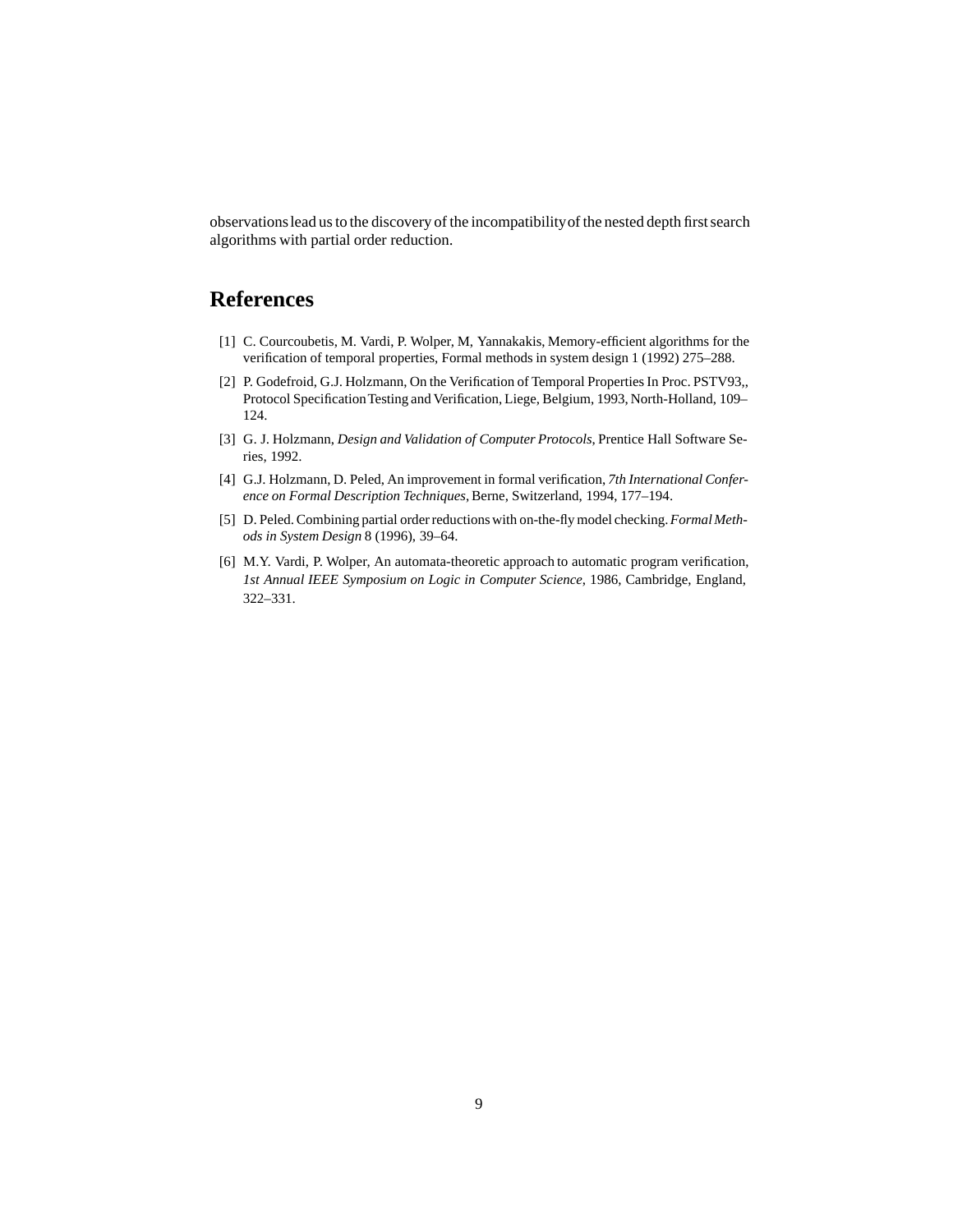```
never \frac{7}{7} non-progress: \Diamond \Box \neg progress */
   do
   :: skip
   :: !progress - > breakod;
accept: do
   :: !progress
   od
\}
```
Figure 6: Non-Progress Büchi Automaton, expressed as Never Claim

Although we do not know how to modify the algorithm from Figure 5 for compatibility with partial order reduction, there is a simple alternative. The non-progress property can triviallybe expressed as a model checking problem, for instance by expressing it with the LTL property:  $\Diamond \Box \neg progress$ , where  $progress$  is a boolean function that yields  $true$  in progress states, and  $false$  otherwise. This LTL property can be translated into the Büchi automaton shown in Figure 6, which can be used to solve the problem with the algorithm from Figure 4.

The method from Figures 4 and Figure 6 are part of the latest version of the model checker SPIN (Version 2.9). The automaton from Figure 6 does not have to be specified by the user, but is automatically generated by SPIN when the user selects a search for non-progress cycles. The addition of the two-state non-progress automaton in Figure 6 can in the worst case double the memory requirements of the search based on Figure 4, compared to a direct application of the algorithm from Figure 5 (avoiding the need for the automaton from Figure 6). The algorithm from Figure 4, however, can be optimized significantly by combining it with a partial order reduction strategy. The measurements in [4] suggest that a reduced search based on Figure 4 should in almost all cases outperform an exhaustive search based on Figure 5.

## **7 Conclusion**

The original algorithms for performing nested depth first searches to detect the presence of acceptance cycles ([1]) or the presence of non-progress cycles ([3]) are both incompatiblewith partial order reduction, such as proposed in [5, 4]. We have discussed a modification of one of the two algorithms that secures compatibility with reduction methods, and that suffices to solve both search problems efficiently and uniformly.

**Acknowledgement:** The authors are most grateful to Michael Ferguson, whose keen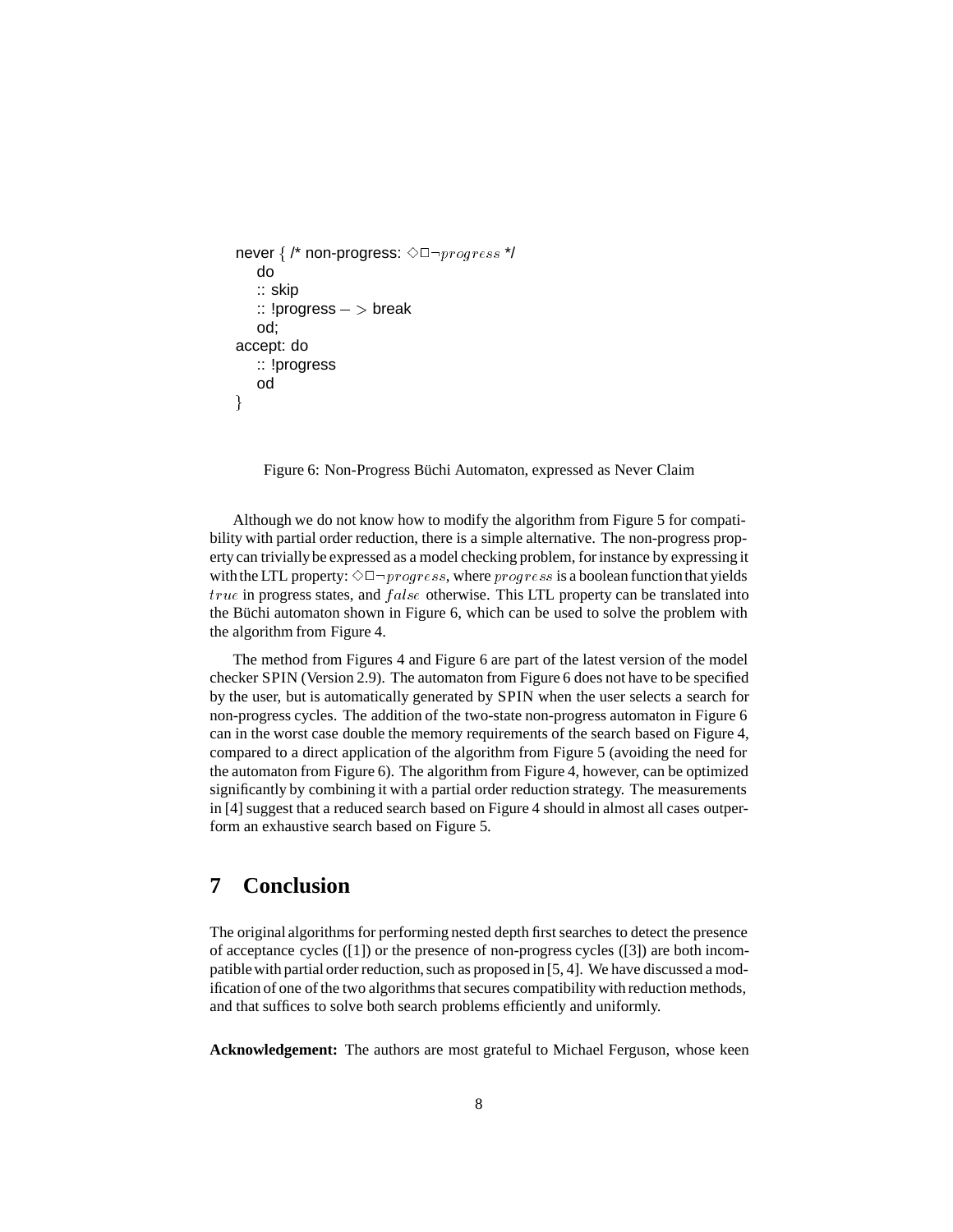```
proc dfs(s)
   if error(s) then report error fi
   add \{s,0\} to Statespace
   for each successor t of s do
     if \{t,0\} not in Statespace then dfs(t) fi
   od
   ndfs(s) /* different */
end
proc ndfs(s) /* the nested search */
   if s is Progress State then return fi /* new */
   add \{s,1\} to Statespace
   add s to Stack /* new */
   for each successor t of s do
     if \{t,1\} not in Statespace then ndfs(t) fi
     else if t is in Stack then report cycle fi /* different */
   od
   delete s from Stack /* new */
end
```
Figure 5: Nested Depth First Search for Non-Progress Cycles

## **6 Absence of Starvation**

In [3] a different version of a nested depth-first search is described to solve a slightly different type of problem. The problem here is the detection of cycles in the reachability graph that do *not* contain any user-defined *progress* states. Any infinite execution that contains only finitely many traversals of progress states corresponds to starvation.

The algorithm from [3] is shown in Figure 5 (shown here in the same format as Figures 1 and 2). The differences with Figure 2 are as follows. From every reachable state we start the nested search, but in the second search no traversals through progress states are allowed. Whenever a cycle is closed on the stack from this second depth-first search, an error can be reported. In this variant of the search, therefore, also the non-reduced variant relies on information from the search stack. (Note that an explicit search stack must be maintained here only for the *second* search, while in Figure 4 the explicit stack must be maintained only for the *first* search.)

A direct combination of this algorithm with the reduction strategy from [5] fails for the same reasons as before, but this time the correction also fails. Note that when the second search intersects the search stack from the first depth-first search, there does not necessarily exist a valid path back to the root of the second depth-first search (the seed state). (The path that exists is invalid if it contains progress states.)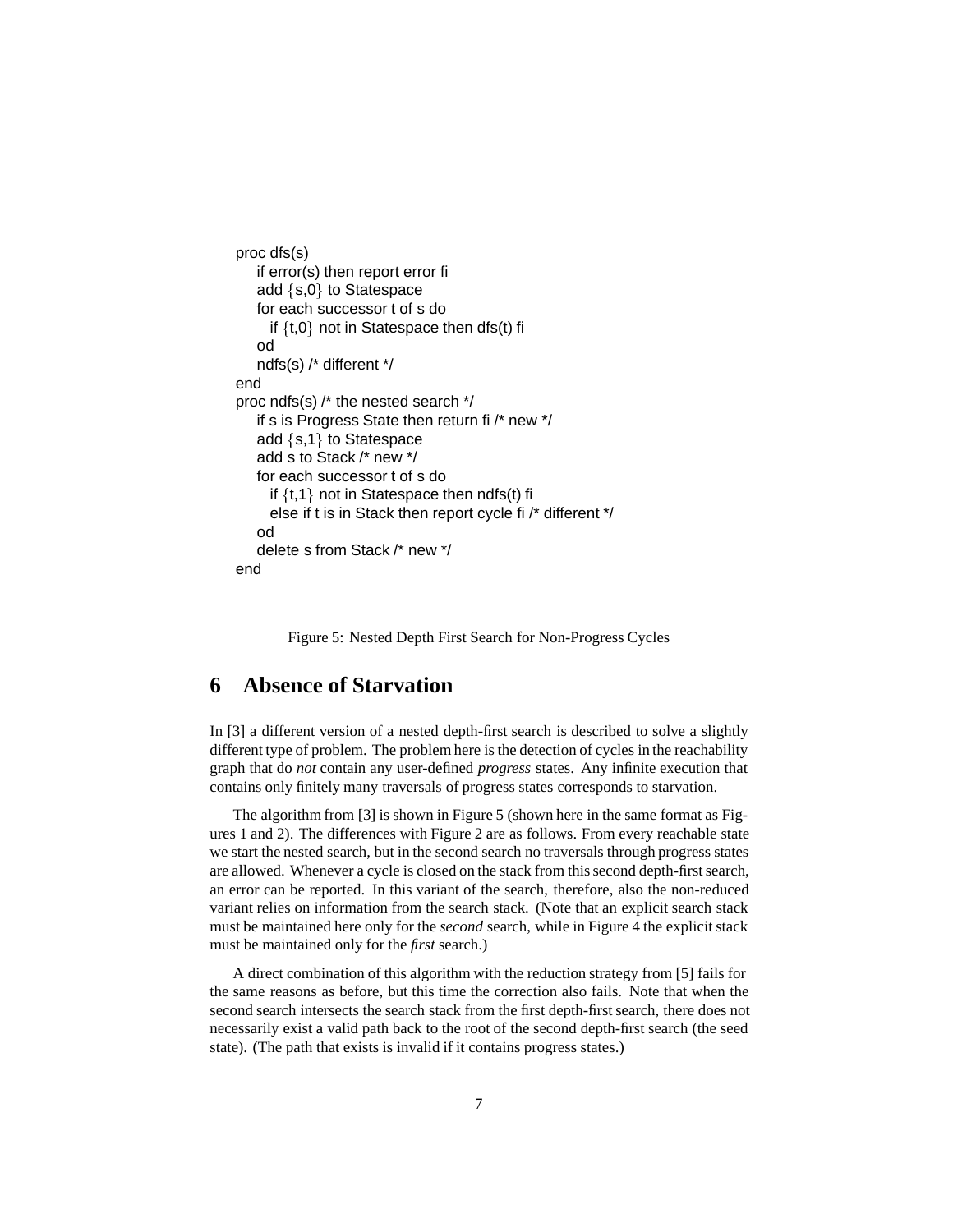```
proc dfs(s)
   if error(s) then report error fi
   add \{s,0\} to Statespace
   add s to Stack
   for each (selected) successor t of s do
     if \{t,0\} not in Statespace then dfs(t) fi
   od
   if accepting(s) then ndfs(s) fi
   delete s from Stack
end
proc ndfs(s) /* the nested search */
   add \{s,1\} to Statespace
   for each (selected) successor t of s do
     if \{t,1\} not in Statespace then ndfs(t) fi
     else if t in Stack then report cycle fi
   od
end
```
Figure 4: Optimized Nested Depth First Search, Compatible with Reduction

- Add an integer that holds a "selection number." The partial order reduction algorithm can make several attempts to select a safe (reduced) subset of successor states. In SPIN, these selections correspond to process numbers [4]. When all attempts to chose a safe selection fail, a complete expansion of all successors is done. The first depth-first search would keep the selection number for the use of the second depth-first search. The second depth-first search would generate the sets of successors (*ample sets*, in the terminology of [5]) according to the same order, and use the selection number that was held by the first depth-first search, ignoring its own cycle closing. A selection number of zero would mean selecting all successors from the current state.
- A more modest solution uses only one bit as a selection number. In this case, if a selection caused closing a cycle in the first depth-first search, no alternative subset is sought, and the entire set of successors is generated from the current node. The selection bit communicates to the second depth-first search whether to use its first subset or to do a full successor expansion.

The addition of the selection bit is a small modification of the reduction algorithm discussed in [4] that we will not elaborate further here.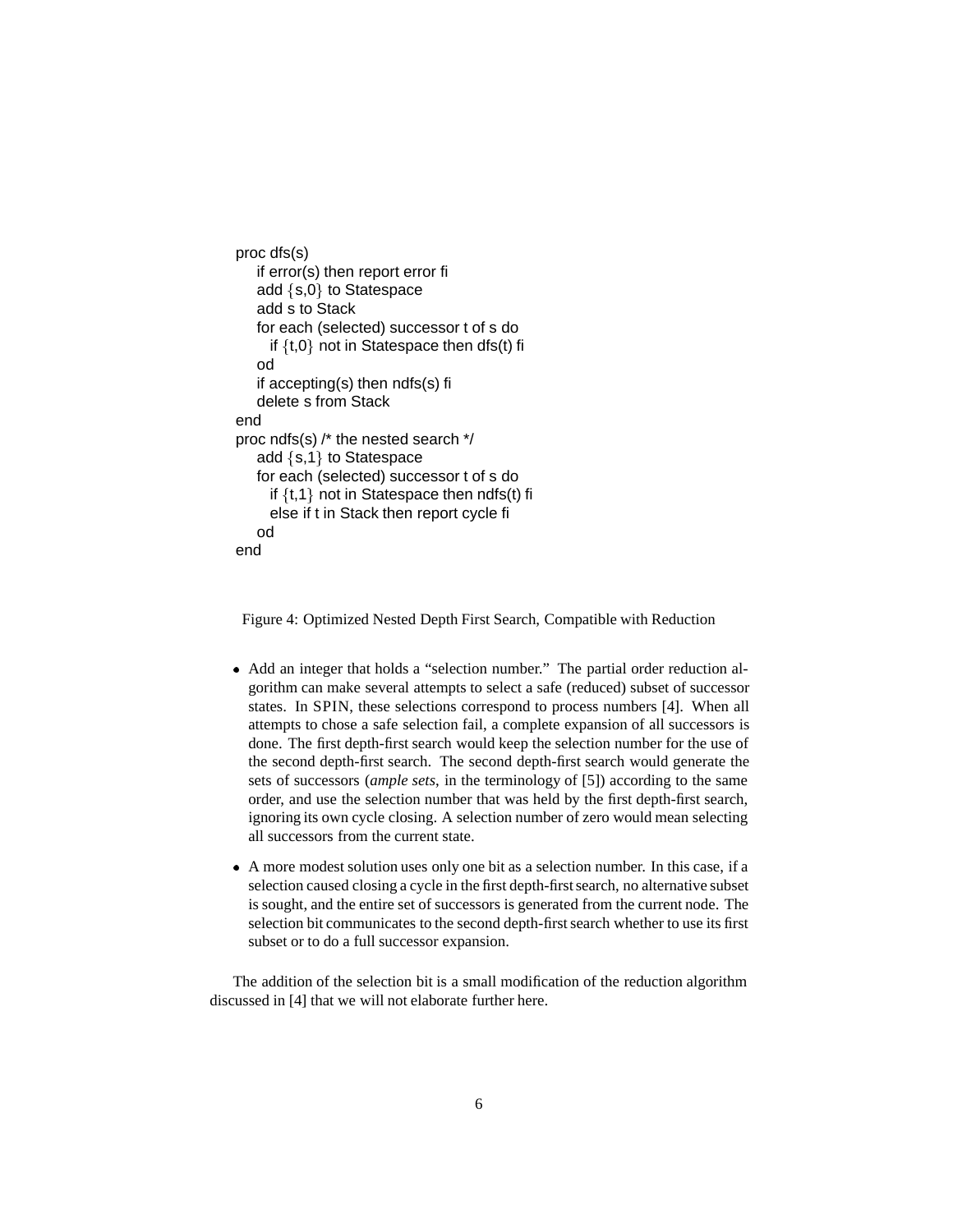## **5 The Correction**

To correct the algorithm it will suffice if we can guarantee that the second depth-first search always explores the same states that are found in the first depth-first search. We will present two changes to accomplish this.

#### **5.1 Intersection with Search Stack from First Search**

The problem in Figure 3 occurs when the second depth-first search reaches a state that exists also on the first search stack (state  $s_1$ ). Continuing the second search from this state, the search can now reach states with a different (longer) search stack in the second depth-first search than in the first. This means that the third condition from the partial order reduction algorithm is applied to different states, and the second search might not follow the first search. Where the sets of successor states that is selected in the two phases of the search can differ.

The solutionto this problem is remarkably simple: when the second depth-first search reaches a state that exists also on the stack from the first search, the search can be *terminated*. The reason is that reaching such a state from the seed state implies immediately that a path exists that leads back to the seed state: it is the path of states on the first depthfirst search stack that starts at the point of intersection. This property is independent of the use of the partial order reduction. Stopping the search when reaching a state on the first search stack shortens the search, it improves the performance of the algorithm, and it allows for shorter counter-examples to an invalid correctness claim to be generated.

The change in the algorithm of Figure 2 from [1] is shown in Figure 4. In the new version of this algorithm, there is no longer a need to store the seed state, but we do need information about the presence of states on the search stack.

#### **5.2 Preserving Information Between Searches**

The first correction of the nested depth-first search algorithm improves its performance and it eliminates the error that occurred in Figure 3. But, it does not completely solve the problem.

A failure can still happen. First note that the first depth-first search can backtrack from a graph component without performing a second search. (The second search is only initiated from accepting states.) While searching another component of the graph, that does contain accepting states, there can be a transition that leads back to the earlier states, that do not as yet appear in the second state space. This return transitionwould not be followed in the first search, since it leads only to previously visited states. During a second search, however, the transition must be followed, A similar scenario now exists, in which the states are visited with a different search stack in each of the two searches, and the reachability properties are not preserved.

To eliminate also this problem, one must preserve information about the selection of successors between the two searches. There are several possibilities: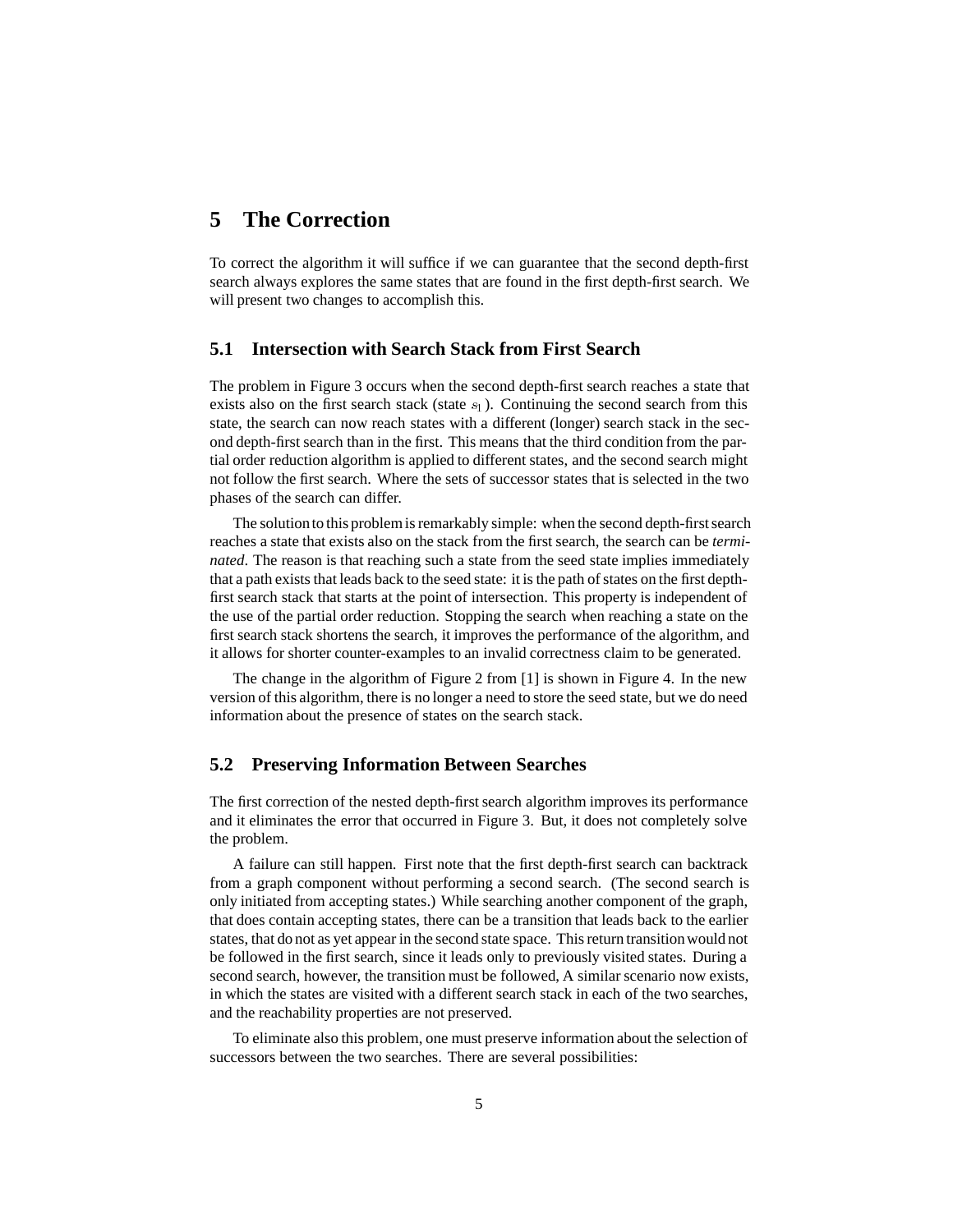

Figure 3: Failure of the Reduced Nested Depth-First Search

that is based on this condition can depend on the precise search order and the contents of the search stack at each point during the search.

A direct combination of the partial order reduction technique from [5, 4] with the nested depth-first search method from [1] therefore results in an incorrect algorithm. Since the contents of the depth-first search stacks in the first and in the second search in the nested depth-first search algorithm from Figure 2 differ, the state space that is constructed during the first and the second part of the search need no longer be equal during a reduced search. This means that the second search may be incapable of proving that an accepting state is reachable from itself, even if it is part of a strongly connected component in the reachability graph that is constructed during the first search.

The example in Figure 3 illustrates the problem. Consider the case where the first search reaches state  $s_1$ . Its successors are  $s_2$  and  $s_3$ . In the full state space, there is another successor  $s_4$ , but it is not selected. First edge  $e_1$  is taken, leading to accepting state  $s_2$ . Now, the first search continues to search all the nodes accessible from  $s_2$ . When backtracking to  $s_2$ , the second search starts, with  $s_2$  as its **seed** state, looking for a cycle. Such a cycle exists by taking the edges  $e_2, e_3$  and then  $e_1$  again. However, once reaching  $s_1$  during the second search, a cycle consisting of  $e_3$  and  $e_4$  is found. Notice that this cycle was not found in the first search, as  $s_3$  was not on the search stack of the first search while searching for successors of  $s_1$ . Closing this cycle with the edge  $e_4$  in the second search makes the second search select an alternative subset of successors, e.g.,  $s_1$ , via the edge  $e_5$ . But now, it is possible that the cycle through seed state  $s_2$  remains undetected.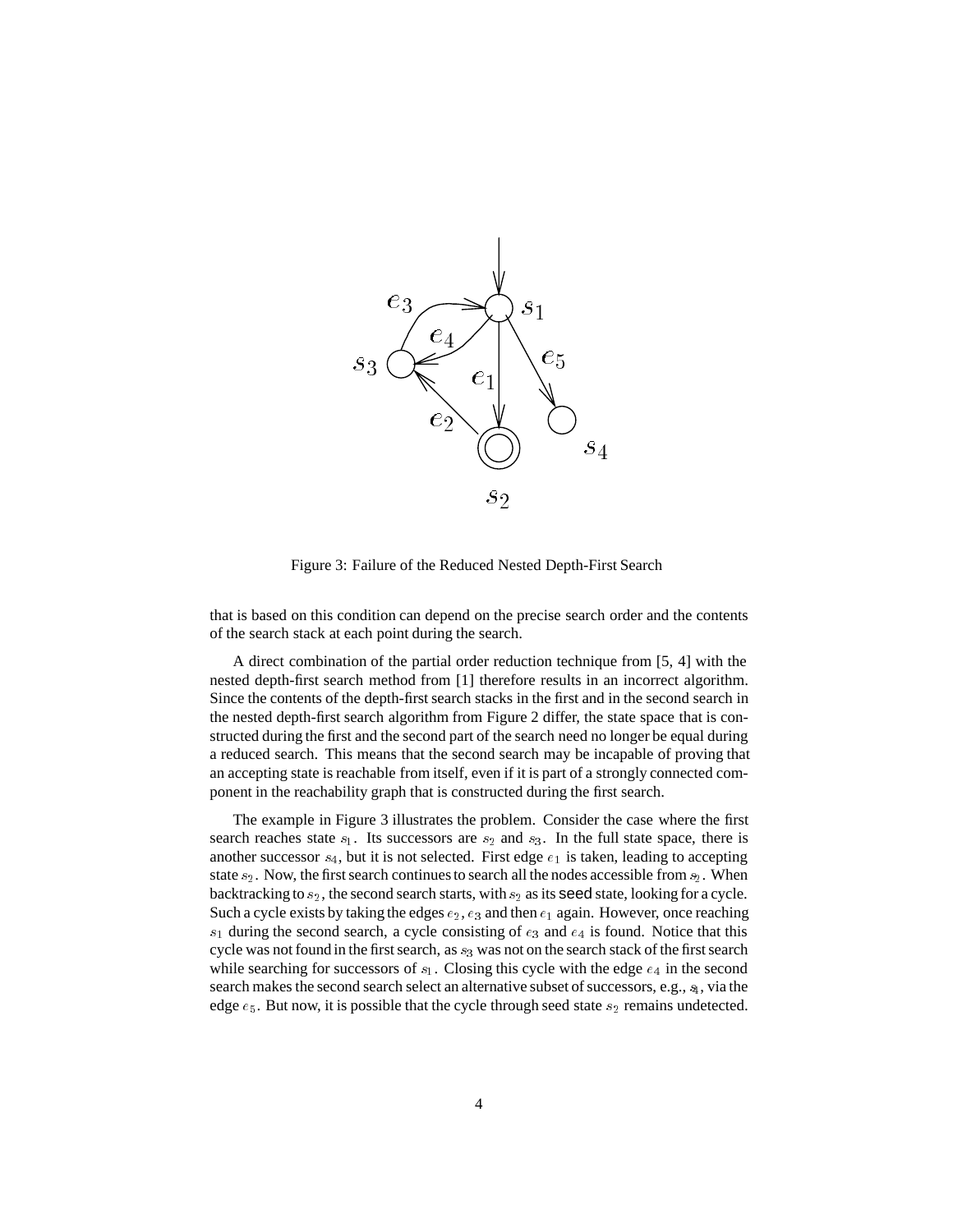```
proc dfs(s)
   if error(s) then report error fi
   add \{s,0\} to Statespace
   for each successor t of s do
     if \{t,0\} not in Statespace then dfs(t) fi
   od
   if accepting(s) then seed:=s; ndfs(s) fi
end
proc ndfs(s) /* the nested search */
   add \{s,1\} to Statespace
   for each successor t of s do
     if \{t,1\} not in Statespace then ndfs(t) fi
     else if t==seed then report cycle fi
   od
end
```
Figure 2: Nested Depth-First Search

constructed by the algorithm from Figure 1 suffices to separate the two searches. That is: the size of Statespace need not double as initially suggested in [1], but can remain virtuallyunchanged. The search time, however, can double when all states are reachable in both the first and the second search, and no cycles through accepting states exist.

Notice that also in the modified algorithm, there is still no need to store the edges of the graph, nor to access the depth-first search stack.

## **4 Reduced Search**

The statespace that is constructed with the depth-first search procedure can be reduced substantially if we limit the number of successor states that is explored from each reachable state.

In  $[5]$  a reduction of this type is discussed that preserves the Büchi acceptance properties from the full statespace also in the reduced statespace, provided that three conditions are satisfied. Two of the three conditions deal with dependency between execution steps, and the visibility of individual execution steps. They do not alter the properties of either the basic or the nested the depth-first search.

A thirdcondition, however, introduces a dependency on the informationthat is stored in the depth-first search stack. The condition states that a reduction of the set of successor states from state s is invalid if at least one of those successor states appears on the depth-first search stack. This means that reachability properties during a *reduced* search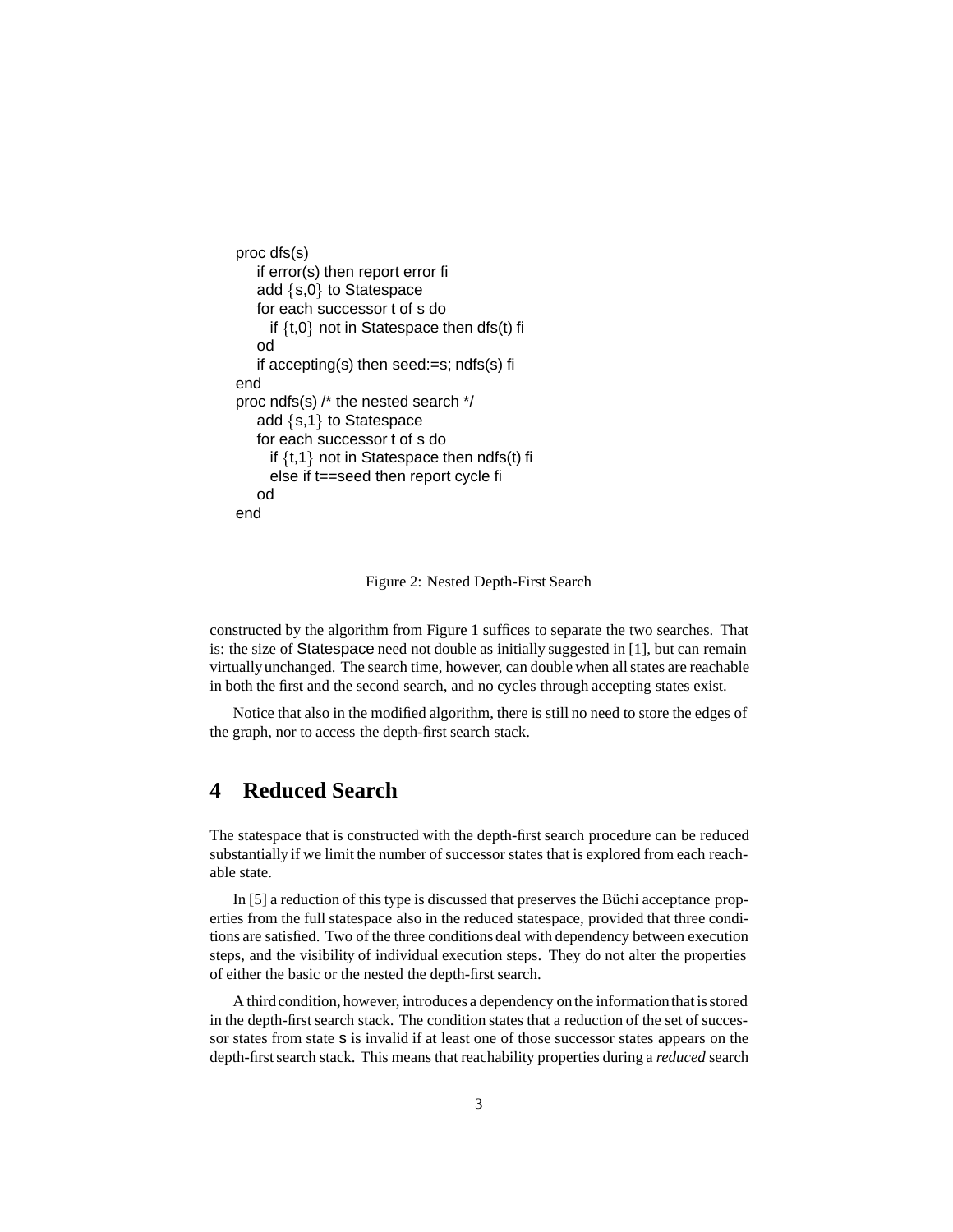```
proc dfs(s)
   if error(s) then report error fi
   add s to Statespace
   for each successor t of s do
     if t not in Statespace then dfs(t) fi
   od
end
```
Figure 1: Basic Depth-First Search Algorithm, Used For Reachability Analysis

### **2 Basic Depth-First Search**

A basic depth-first search algorithm generates and examines every global state that is reachable from a given initial state  $\iota$ , as illustrated in Figure 1.

After a first check for the validity of the state and its properties, the state descriptor is entered into a global Statespace, usually with the help of standard hash-table lookup procedures. A recursive call to the search procedure is then made for each state that is reachable from this state in one atomic execution step, i.e., for each possible successor in the reachability graph that is not already represented in Statespace.

Note that Statespace needs to represent only the nodes of the reachability graph; the representation of the edges between the nodes is not needed. Note also that no information is needed about the presence of any state on the depth-first search stack.

## **3 Nested Depth-First Search**

The procedure from Figure 1 cannot be used directly to solve a model checking problem, but it can readily be adapted. In model checking, the reachability graph, partially represented in the Statespace structure, is used to define a Büchi automaton. The acceptance conditions in this automaton are usually derived from a special property automaton that is added to the global system, as described in [6, 3].

The model checking problem in this context reduces to the problem of detecting the existence in the graph of accepting states that are part of a stronglyconnected component and therefore reachable from themselves.

The procedure in [1] applies a nested depth-first procedure to solve this problem, as illustrated in Figure 2. When the normal search retracts to an accepting state, a second search is started, to search for a cycle through this state. If the second search fails to find a cycle, the first search resumes from the point where it was interrupted. It is shown in [2] that adding two bits to every global state that is stored in the Statespace that is